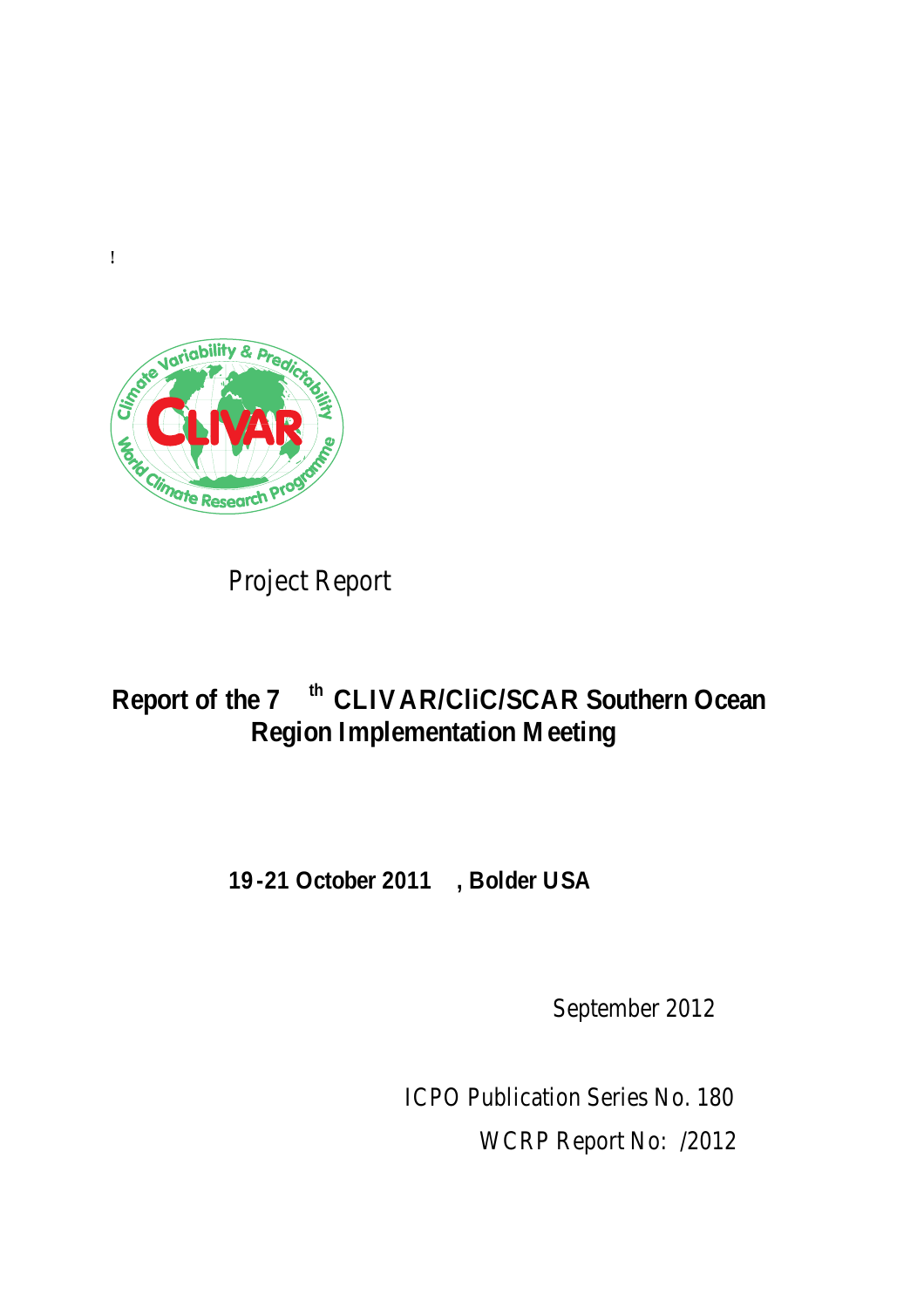CLIVAR is a component of the World Climate Research Programme (WCRP). WCRP is sponsored by the World Meterorological Organisation, the International Council for Science and the Intergovernmental Oceanographic Commission of UNESCO. The scientific planning and development of CLIVAR is under the guidance of the JSC Scientific Steering Group for CLIVAR assisted by the CLIVAR International Project Office. The Joint Scientific Committee (JSC) is the main body of WMO-ICSU-IOC formulating overall WCRP scientific concepts.

Bibliographic Citation INTERNATIONAL CLIVAR PROJECT OFFICE, 2012 CLIVAR/CliC/SCAR Southern Ocean No.180 (not peer reviewed).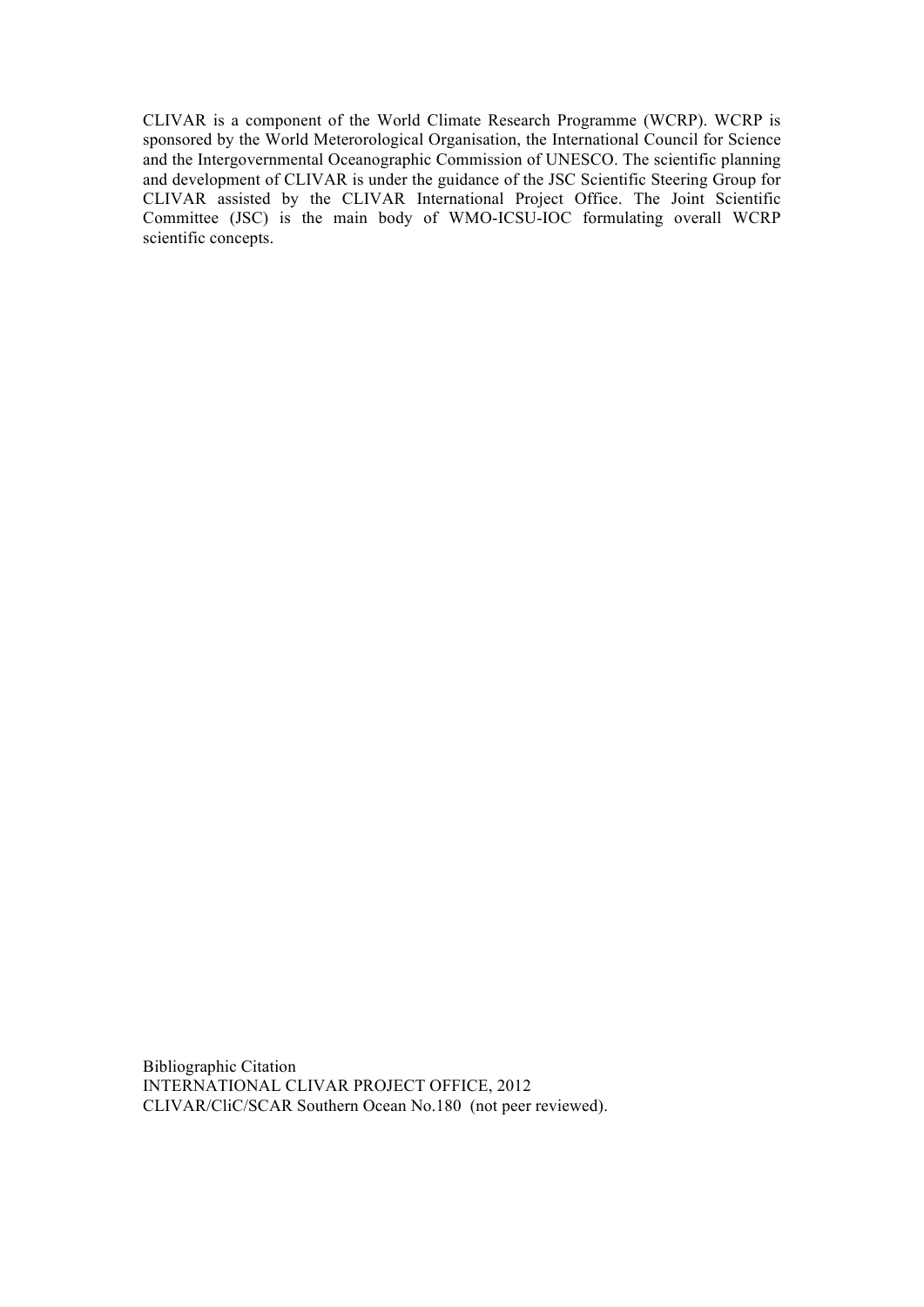|  | 4 DEVELOPING A VISION FOR CLIMATE VARIABILITY RESEARCH IN THE |  |
|--|---------------------------------------------------------------|--|
|  | 5 SOUTHERN OCEAN BIOGEOCHEMICAL OBSERVATIONS AND MODELING     |  |
|  |                                                               |  |
|  |                                                               |  |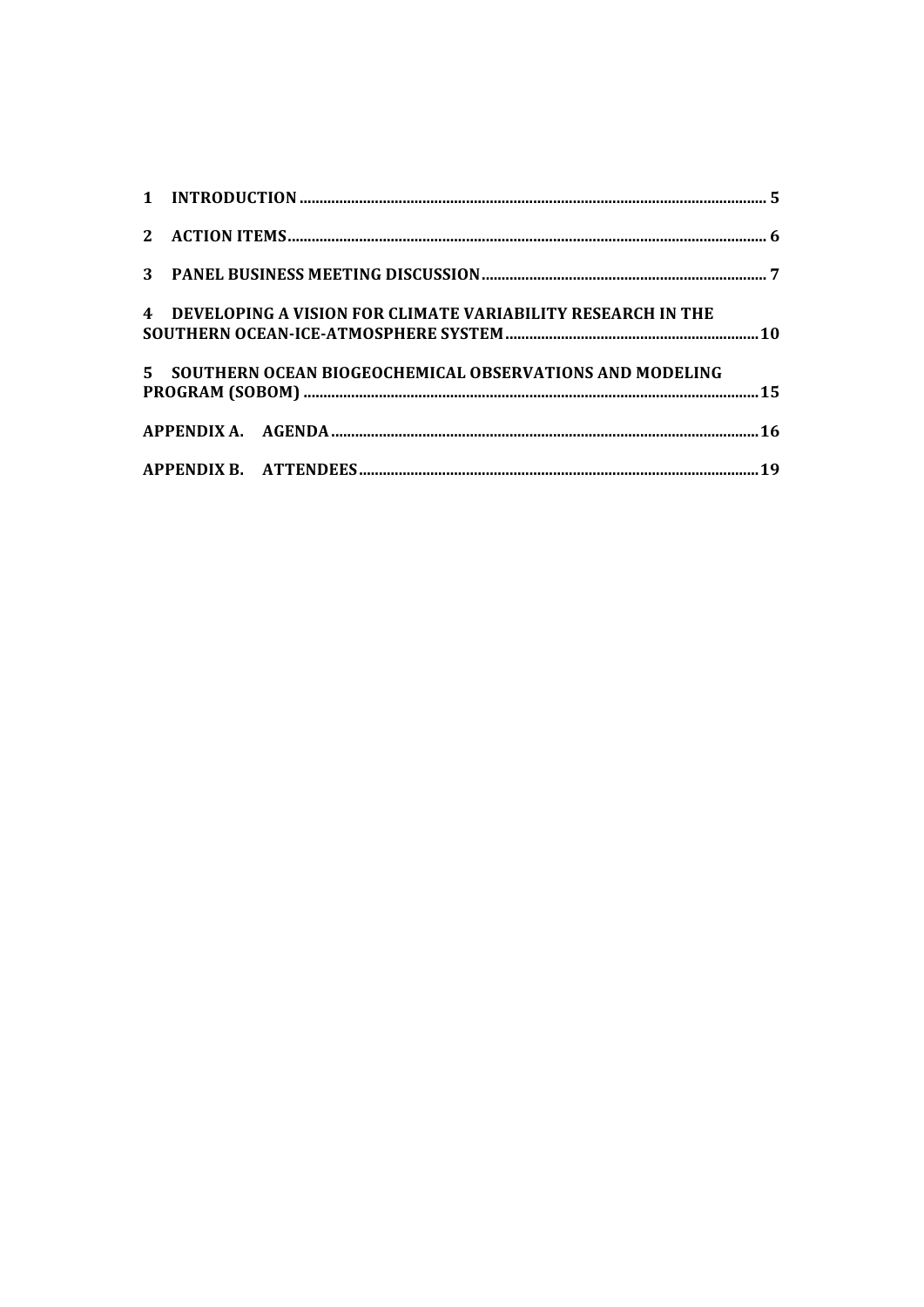## **1 INTRODUCTION**

The seventh meeting of the CLIVAR/CliC/SCAR Southern Ocean Panel meeting was held in Boulder, Colorado, USA, between  $19<sup>th</sup>$  and  $21<sup>st</sup>$  October 2011. Hosted by NCAR, at the NCAR Foothills Laboratory in Boulder, members of the panel were joined by a variety of experts in Southern Ocean and Antarctic science, taking advantage of the local expertise and those that were in the area ahead of the WCRP Open Science Conference (see Appendix B for a list of attendees).

The meeting focussed on three different themes: Southern Ocean carbon; atmospheric processes over the Southern Ocean; and Southern Ocean physics (see 5 for agenda). The overarching aim was to provide a forum to generate an overview of current understanding in these three main areas. Under each of the three themes, invited speakers highlighted to the panel key open questions and discussed gaps in our current understanding (for presentations and summary see section 4).

Participants heard about the Southern Ocean Biogeochemical Observation and Modeling Program (SOBOM), which is poised to be a major activity with respect to future observations in the Southern Ocean region. Further information on this proposal can be found in section 5.

The meeting concluded with a panel business meeting (section 3).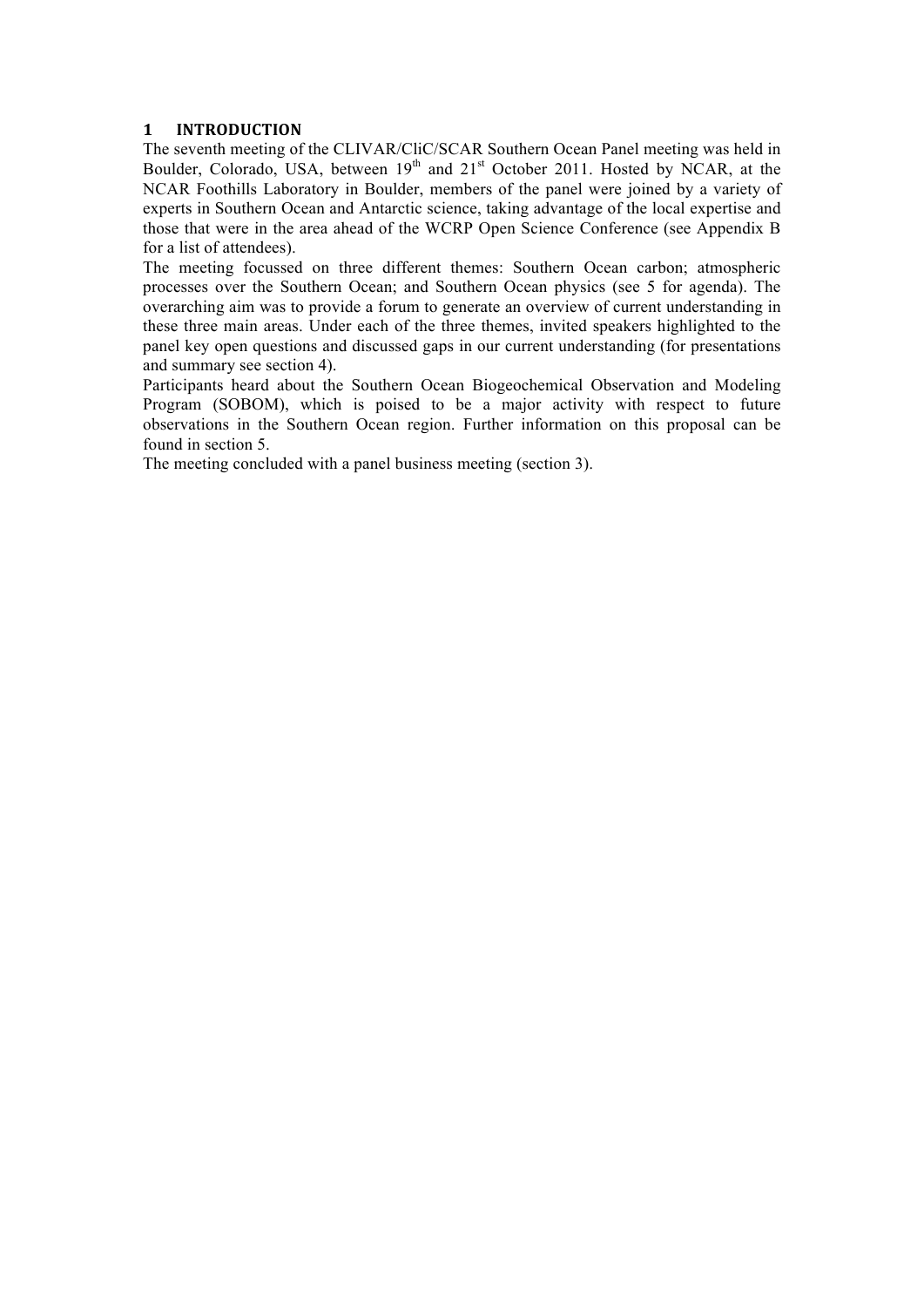## **2 ACTION!ITEMS**

ACTION: Draft half-page documents under the three themes identifying gaps and future directions under the three themes. (Lovenduski and Sarmiento (carbon), Thompson (atmosphere), Speer and England (physics)).

ACTION: Organise/co-sponsor a meeting to come up with an implementation plan. (Rintoul, ICPO)

ACTION: Invite Sloyan to join the panel. (Beswick)

ACTION: Ask whether Thompson wishes to remain on the panel and extend invitation to Gerber if Thompson rotating off. (Beswick)

ACTION: Ask whether Goosse wishes to remain on the panel. (Beswick)

ACTION: Invite Seb Swart to join the panel. (Beswick)

ACTION: More emphasis needed on ice shelf interactions and sea level intrusion under glaciers under SOP's response to SSG-18 action item 13. (Fukamachi)

ACTION: Contact Gerber for input on stratosphere/upper troposphere propagation activities for SSG-18 action item 15. (Beswick)

ACTION: Add a reference to the synthesis of the report and ocean model assessment in the imperatives document to SSG-18 action item 16. (Beswick)

ACTION: Update SOP's response to action item 22 highlighting the links between CPTs (Speer) and WGCM (Griffies to join the panel subject to SSG approval). (Beswick)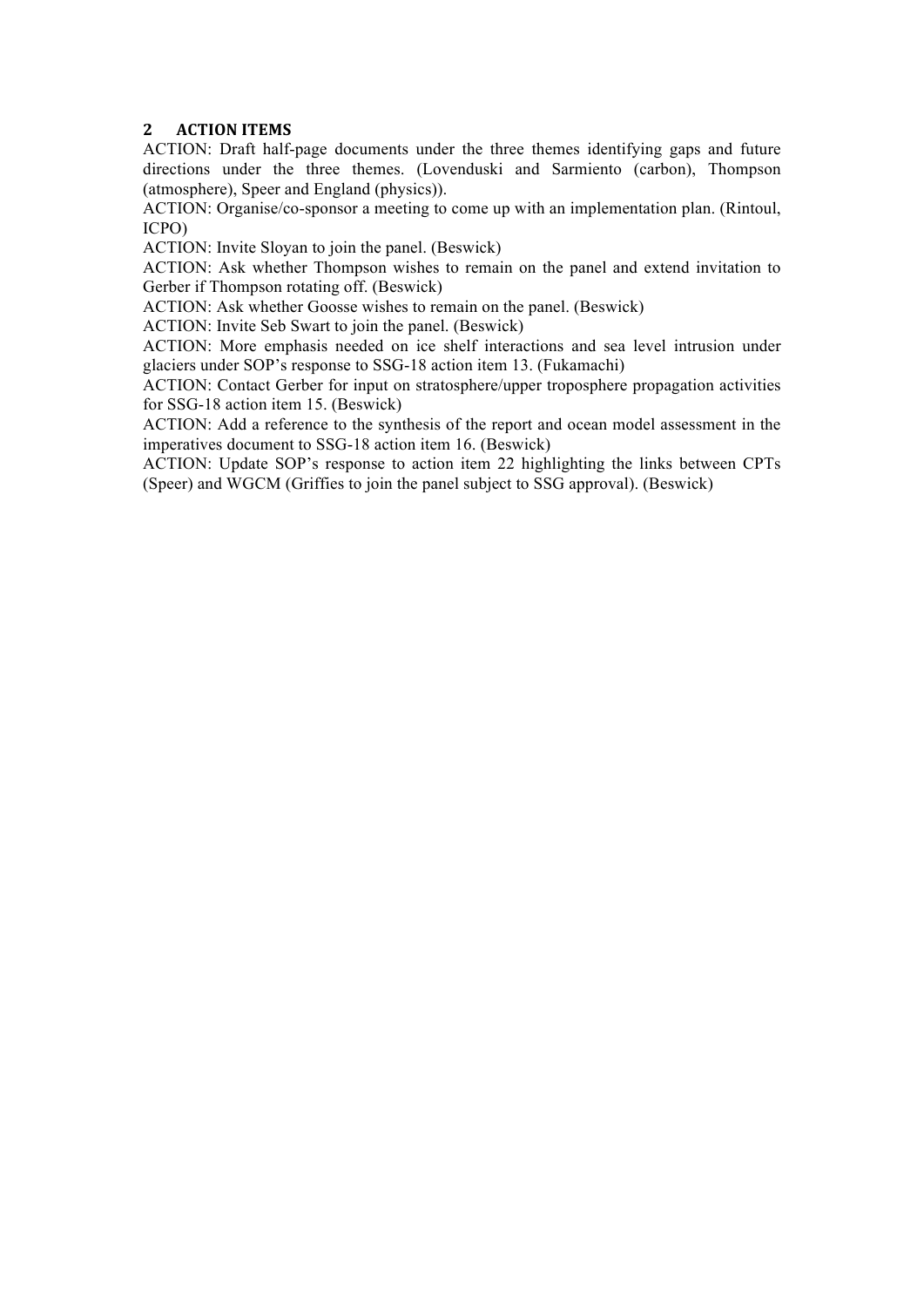## **3 PANEL BUSINESS MEETING DISCUSSION**

#### **Imperatives and Frontiers**

There is a need to be more clear about the imperatives and frontiers for SO atmosphere and SO carbon. It would be beneficial to have three separate documents identifying gaps in the three themes, pointing to future directions, which could be circulated amongst other communities (e.g. SCAR, CliC, SOOS) for input.

#### **ACTION: Draft half-page documents under the three themes identifying gaps and future directions under the three themes. (Lovenduski and Sarmiento (carbon), Thompson (atmosphere), Speer and England (physics)).**

A white paper on the state of carbon cycle science in the SO could be developed, accompanied by a series of recommendations. It is also necessary to organise the community to get behind this idea, to build international consensus. This could also serve as a model for the way that SOOS progresses.

A proposal has been submitted (ref. Jorge's talk) which emerged from a US Clivar meeting at WHOI. If successful then a two-year working group on SO physics/climate/biogeochemistry will be established. The broad aim of this working group will be to accelerate progress on the state of understanding and bring communities together. SOP could help draw in the international community to the US activity.

There could be a national/international meeting to discuss the possibilities and prepare a white paper. In terms of the US activity, a workshop is planned in year two to bring the community together, and one of the recommendations of the white paper could be a workshop. An article could also be written for EOS, and a more focussed piece for Exchanges.

A workshop/meeting should also aim to engage the CliC community, bringing together glaciologists, hydrologists, oceanographers etc. to look at ice interactions (this has been identified in vision document and by SOOS). Cryosphere groups such as WASE(sp?) could also be engaged. Also the Argo community regarding measuring beneath the ice, as there would be clear benefits to these measurements. SOP should help organise/co-sponsor a meeting to come up with an implementation plan to answer these questions (could also be sponsored by US Clivar with sufficient lead time).

### **ACTION: Organise/co-sponsor a meeting to come up with an implementation plan. (Rintoul, ICPO)**

#### **Membership**

The following decisions on membership were reached:

- Rintoul to rotate off at the end of the year.
- Speich to rotate off at the end of the year.
- Invite Bernadette Sloyan to join the panel.

#### **ACTION: Invite Sloyan to join the panel. (Beswick)**

Ask whether Thompson wishes to remain on the panel. Invite Ed Gerber to join the panel (if Thompson rotating off).

**ACTION: Ask whether Thompson wishes to remain on the panel and extend invitation to Gerber if Thompson rotating off. (Beswick)**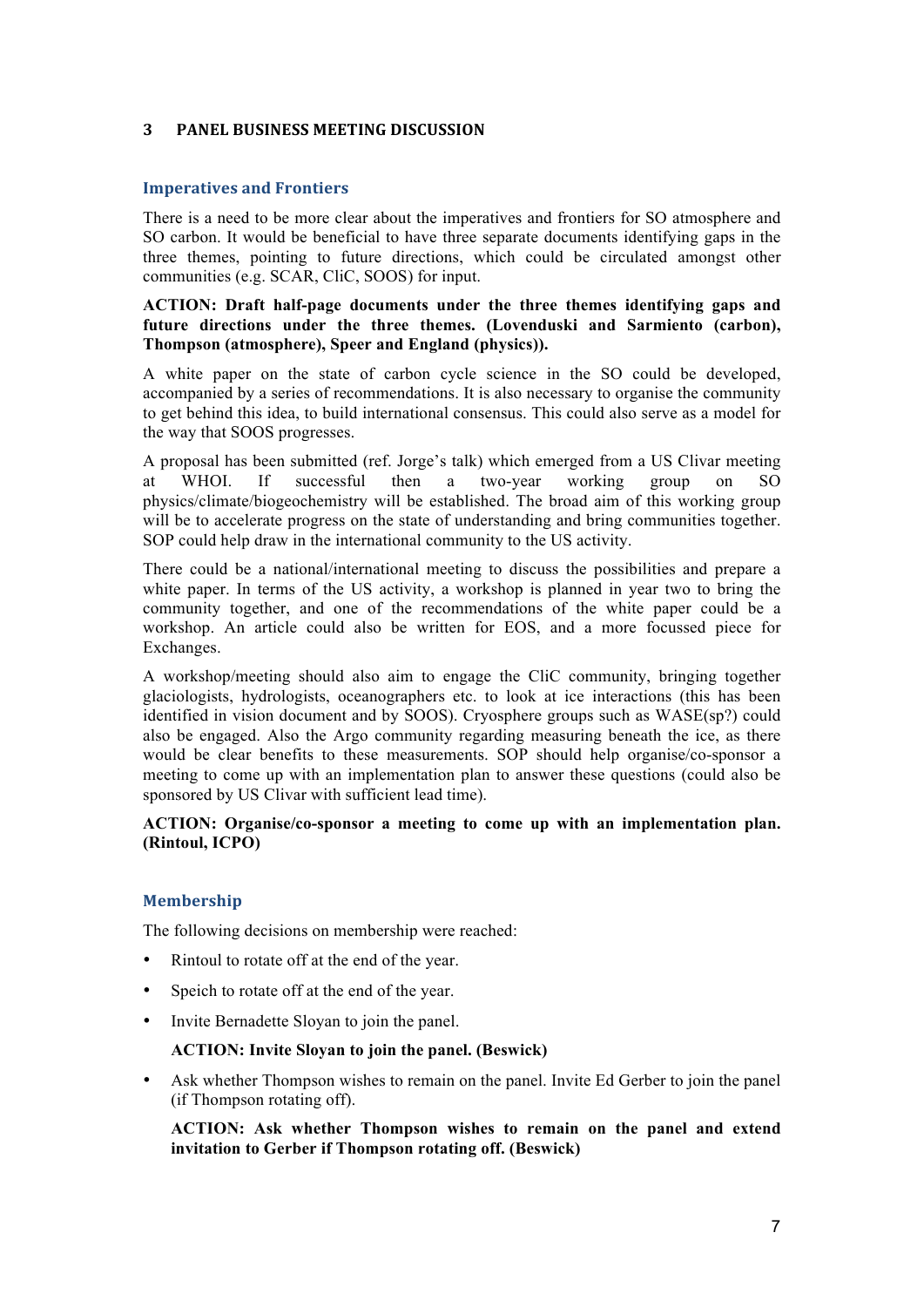• Ask whether Goosse wishes to remain on the panel (Hellmer as replacement).

## **ACTION: Ask whether Goosse wishes to remain on the panel. (Beswick)**

• Invite Seb Swart to join the panel.

## **ACTION: Invite Seb Swart to join the panel. (Beswick)**

## **SSG-18 Action Items**

The paragraphs submitted by the panel members on SOP-relevant SSG-18 action items<sup>1</sup> were reviewed. The following decisions were made:

• Action item 13: Report on ongoing studies of regional sea level changes to ICPO

#### **ACTION: More emphasis needed on ice shelf interactions and sea level intrusion under glaciers. (Fukamachi)**

• Action item 15: Encourage regional panels to explore links to SPARC/DynVar

This was reviewed by Ed Gerber, who indicated that this is an accurate write up but will think about particular activities that could be brought up in panel discussions in terms of stratosphere/upper troposphere propagation.

## **ACTION: Contact Gerber for input on stratosphere/upper troposphere propagation activities. (Beswick)**

• Action item 16: Encourage the ocean basin panels to exploit the CORE-II WGOMD experiments

It was noted that SOP may be having a combined meeting with WGOMD in Hobart, February 2013, which would build on these issues. A reference should be made to the synthesis of the report and ocean model assessment in the imperatives.

## **ACTION: Add a reference to the synthesis of the report and ocean model assessment in the imperatives document. (Beswick)**

• Action Item 17: Explore linkages with Pages and provide thoughts for opportunities in time for OSC

No action necessary.

 $\overline{a}$ <sup>1</sup> CLIVAR SSG action items

| No. | Action                                                                                                | <b>Responsible</b>                                | <b>Deadline</b> |
|-----|-------------------------------------------------------------------------------------------------------|---------------------------------------------------|-----------------|
| 13  | Report on ongoing studies of regional sea level<br>changes to ICPO                                    | PP, IOP, AOP, SOP                                 | <b>OSC</b>      |
| 15  | Encourage regional panels to explore links to<br>SPARC/DynVar                                         | PP, IOP, AOP, SOP,<br>VAMOS, AAMP,<br><b>VACS</b> | <b>OSC</b>      |
| 16  | Encourage the ocean basin panels to exploit the<br><b>CORE-II WGOMD experiments</b>                   | Basin panels, WGOMD                               | <b>OSC</b>      |
| 17  | Explore linkages with PAGES and provide<br>thoughts for opportunities in time for OSC                 | <b>Panels</b> report to SSG<br>co-chairs          | <b>OSC</b>      |
| 22  | Contribute to the model improvement CPT on<br>issues of ocean eddy mixing and deep ocean<br>overflows | SOP, WGSIP, WGCM,<br><b>WGOMD</b>                 | <b>OSC</b>      |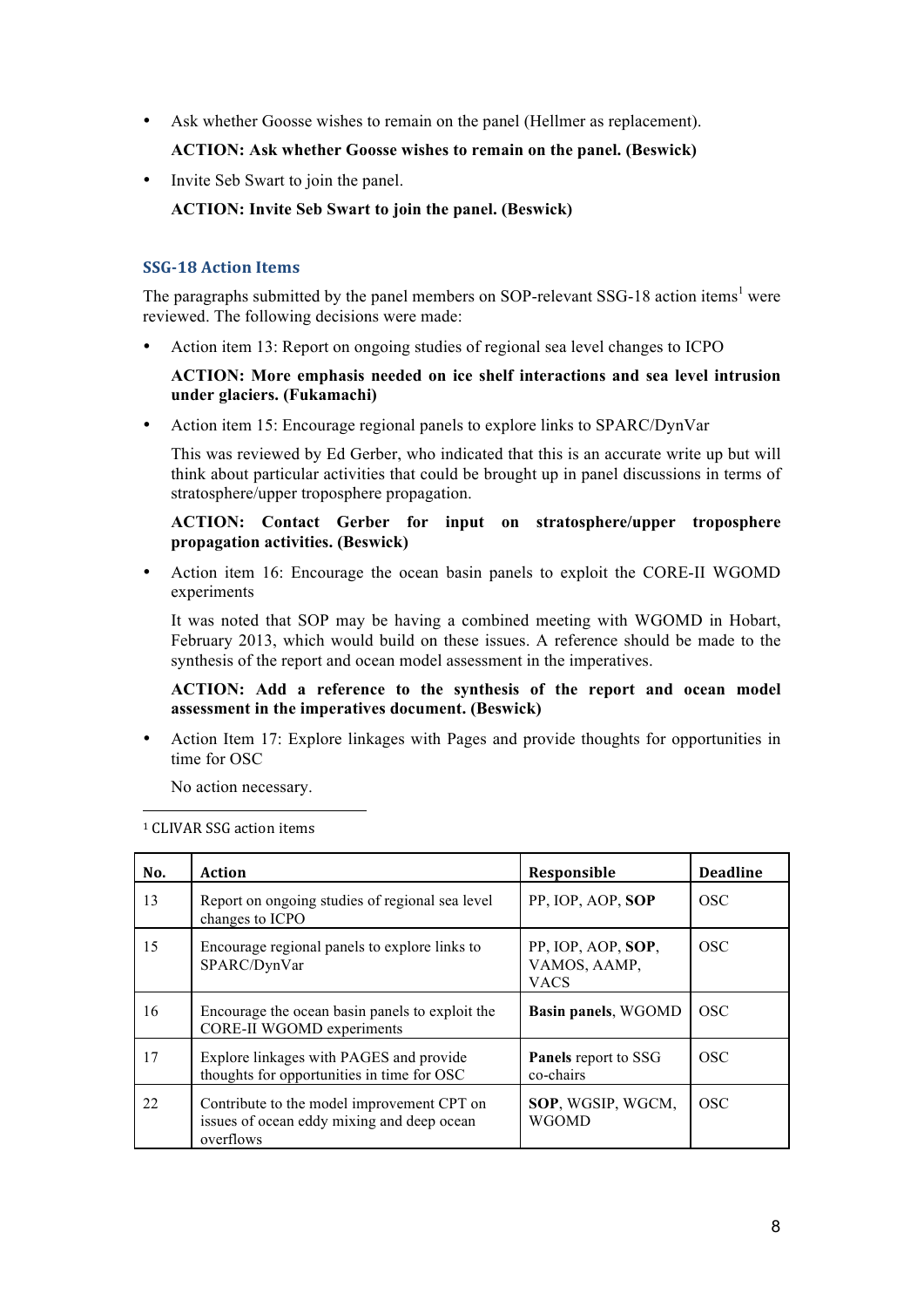• Action item 22: Contribute to the model improvement CPT on issues of ocean eddy mixing and deep ocean overflows

The panel already has connectivity to CPT's (Speer) and Steve Griffies will hopefully be joining the panel (subject to SSG approval). The SOP will keep in contact with these groups and keep abreast of their activities (e.g. overlap with Argo floats).

## **ACTION: Update. (Beswick)**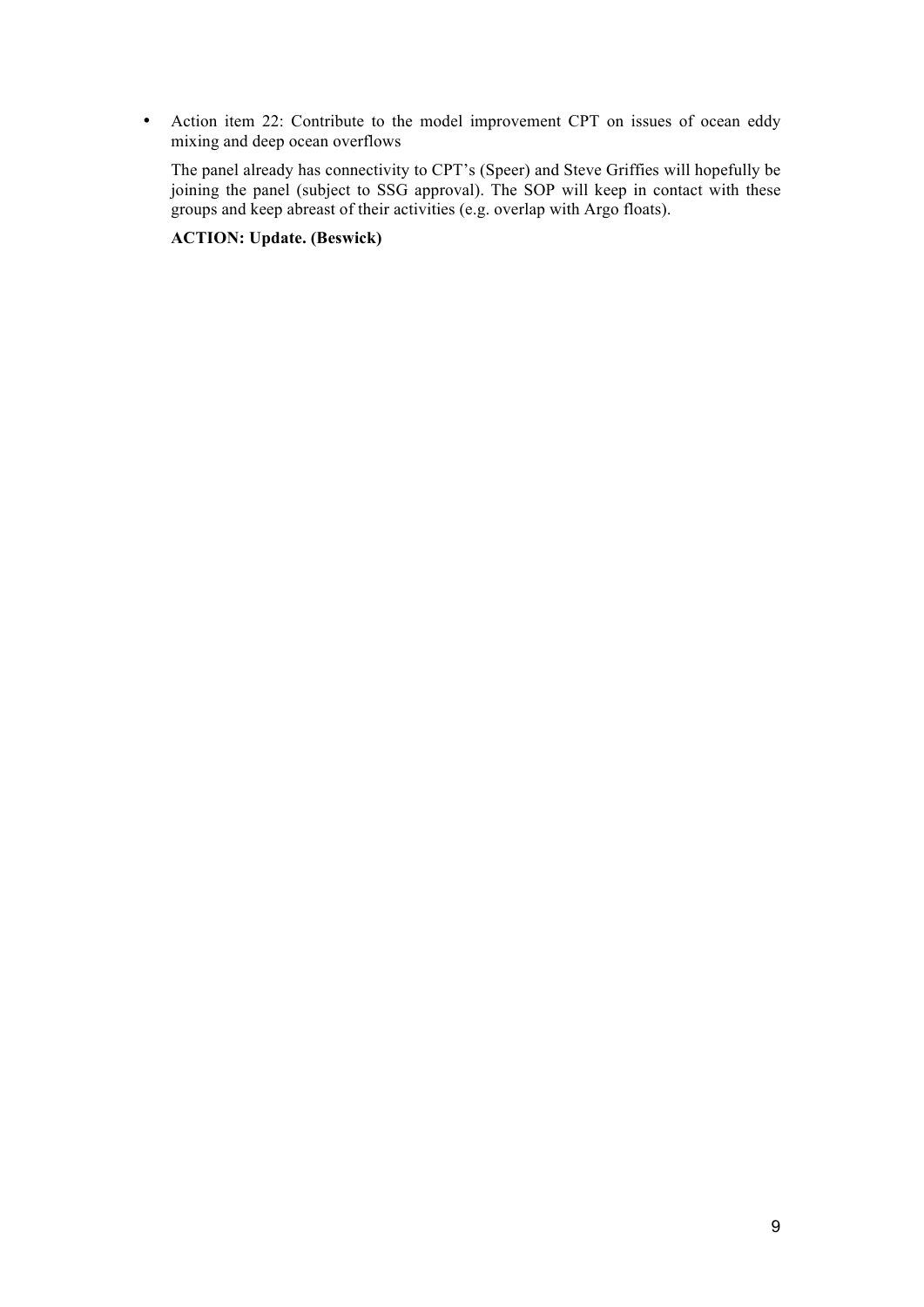## **4 Developing a Vision for Climate Variability Research in the Southern Ocean-Ice>Atmosphere!System**

## The presentations from SOP7 are available for download via the following link: *http://www.clivar.org/organization/southern/activities/SOP7*

The Southern Ocean region is currently accumulating more heat and anthropogenic carbon than anywhere else in the ocean, which could have global ramifications. Climate models poorly resolve this key region, and produce a wide variety of projected climate states in the future. Ongoing greenhouse gas increases and ozone recovery are both expected to modify Southern Hemisphere wind patterns, with likely implications for ocean heat and carbon uptake (Figure 1). This will exert a strong influence on the global climate system. Much effort has recently gone into improving ocean model representation of the role of eddies, yet these processes are not yet adequately represented in coarse IPCC-class climate models. Improvements to models and our understanding of the role of eddies and air-sea-ice interactions in the Southern Ocean system have been made, but large gaps still exist. To compound this situation, there is a paucity of observations in the Southern Ocean climate system, including ocean circulation/hydrography, air-sea fluxes, and atmospheric properties. The CLIVAR/CliC/SCAR Southern Ocean Panel (SOP) has had a sustained interest in driving forward the observational programmes required in this region, with some notable achievements (e.g. the Southern Ocean Observing System; SOOS).

During 19 - 21 October 2011, the SOP held its seventh meeting (SOP-7) in Boulder, Colorado, USA. The meeting convened experts from three key areas of Southern Ocean research – Southern Ocean carbon, atmospheric processes over the Southern Ocean, and Southern Ocean physics – with the overarching objective to generate an overview of current understanding in these three main areas. Under each of the three themes, invited speakers highlighted to the panel key open questions and discussed gaps in our current understanding. This will ultimately feed into the vision document being developed by the panel: A Vision for Climate Variability Research in the Southern Ocean-Ice-Atmosphere System. The following three sections summarize in turn the main issues highlighted during the meeting across the above three thematic areas.

## **Southern!Ocean!Carbon**

The Southern Ocean is an important regulator of atmospheric carbon dioxide (CO2). In this region, old, CO2-rich water is ventilated to the atmosphere, and nearly half of the ocean's anthropogenic CO2 is absorbed and stored. It is therefore important to quantify and understand the processes controlling air-sea CO2 exchange in the Southern Ocean, given the implications for the global climate system.

Results based on coarse-resolution ocean models suggest that the physical circulation of the Southern Ocean governs the exchange of CO2 across the air-sea interface, and that changes in the physical circulation have altered the uptake and release of CO2 from the region (Figure 1). However, the community remains concerned about certain aspects of these modeling studies. Central to their concerns are two questions: (1) Can coarse-resolution ocean models accurately represent Southern Ocean circulation and CO2 uptake?; and (2) Do we have enough observational evidence to support these model-based findings?

Learning more about Southern Ocean carbon uptake will require a sustained international effort to observe Southern Ocean biogeochemistry. Such an effort has been proposed by Sarmiento and collaborators (SOBOM; The Southern Ocean Biogeochemical Observations and Modeling Program); they aim to deploy autonomous ARGO floats with biogeochemical sensors in the Southern Ocean region, and to use these observations to better constrain eddyresolving models of the Southern Ocean.

Analysis of Drake Passage pCO2 and  $\delta$ 14C observations suggests that there has been an increase in the vertical transport of CO2-rich and  $\delta$ 14C-depleted waters over the past few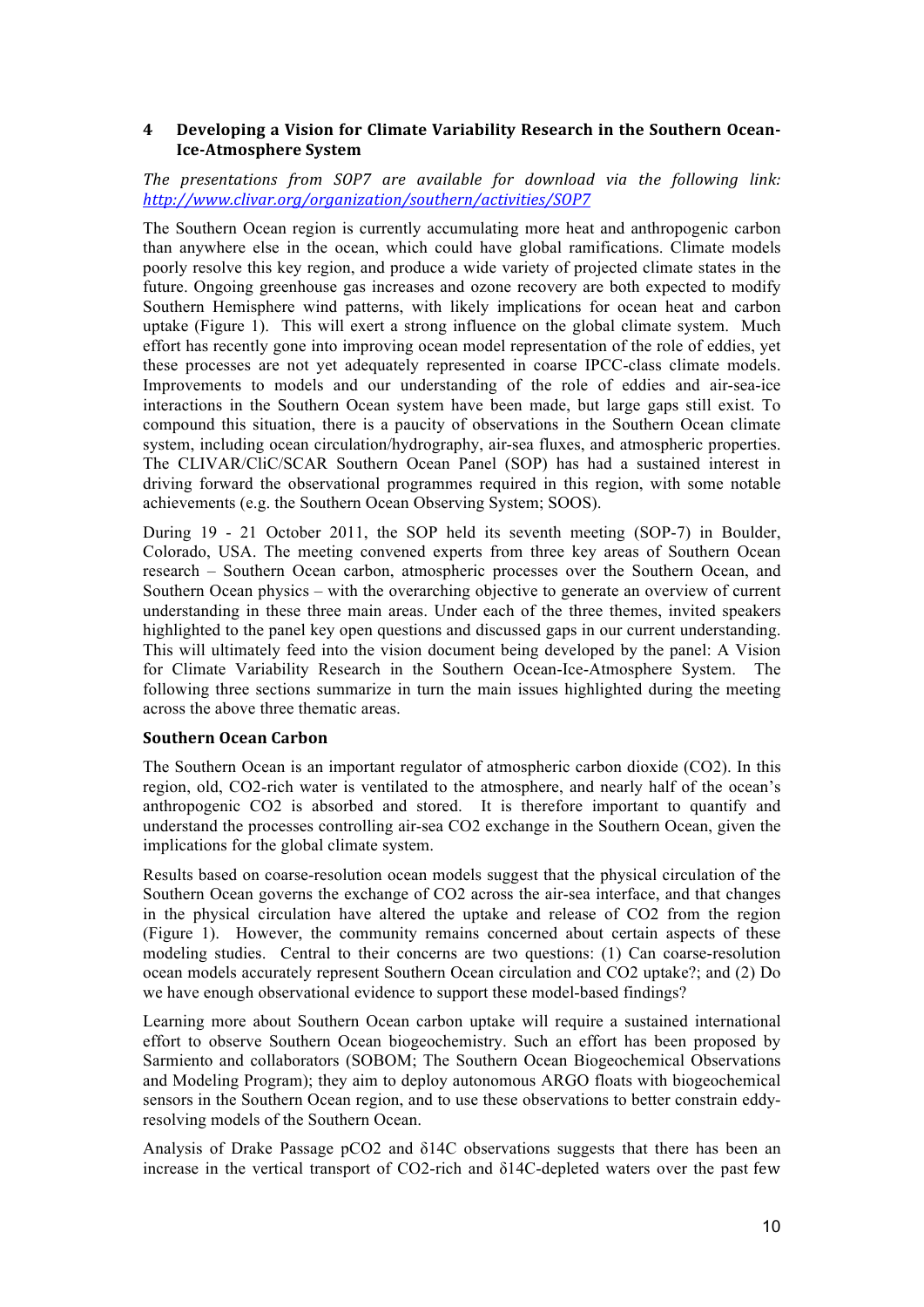decades in the region south of the Polar Front. This finding is remarkably consistent with results from coarse-resolution ocean models (Sweeney et al., personal comm.).

Through sustained observations, the Palmer Long-Term Ecological Research (PAL LTER) program has successfully demonstrated the impact of physical climate variability on the Southern Ocean ecosystem. In particular the Western Antarctic Peninsula (WAP) has warmed rapidly over the past few decades, sea ice has dramatically decreased in this region, and phytoplankton productivity has declined in the north WAP and increased in the south WAP (Stammerjohn et al., personal comm.). Such changes have had consequences for all trophic levels.

HIAPER Pole-to-Pole Observations, or HIPPO, an airborne, observational campaign that aims to sample atmospheric O2 and CO2, has completed five missions over the last two years. These data are currently being processed an analyzed. Preliminary results suggest large interannual air-sea O2 flux variability over the Southern Ocean (Bent et al., personal comm.).

The Community Earth System Model (CESM) is being used to assess variability in Southern Ocean carbon uptake. As a full coupled climate model with a state-of-the art ocean biogeochemical submodel, CESM has been fairly successful at representing observed CO2 variability in the region. Results from this model suggest that advection of dissolved inorganic carbon is the dominant control on air-sea CO2 flux variability in the Southern Ocean, with biological processes playing a smaller role (Long et al., personal comm.).

Wang and Moore (2012) coupled an older version of the Community Climate System Model to a modified ocean biogeochemical model, in order to assess the role of the biological pump in controlling air-sea CO2 flux variability over the Southern Ocean. The model included an improved parameterization of the iron cycle, an additional phytoplankton group, Phaeocystis Antarctica, and an improved representation of Southern Ocean mixed layer depths. This study suggests that biological production and circulation play equally important roles in controlling Southern Ocean CO2 flux variability.

#### **Southern!Ocean!Atmosphere**

The Southern Annular Mode (SAM) is the prominent pattern of large-scale climate variability in Southern Hemisphere mid-high latitude circulation. Variations in the SAM influence weather across broad regions of the Southern Hemisphere ocean and land areas (see Thompson et al., 2011, for a recent review). Thus understanding how the SAM will respond to anthropogenic forcing is of key societal importance.

The SAM is believed to be sensitive to both increases in greenhouse gases and decreases in stratospheric ozone. Ozone depletion appears to have played a dominant role in driving low frequency variability in the SAM during the 20th Century; increases in greenhouse gases are expected to play a similarly important role during the 21st Century. But there is considerable uncertainty regarding the underlying dynamical mechanisms. It is unclear for example why the SAM responds to ozone-induced cooling in the polar stratosphere. It is also unclear why the SAM responds to increases in greenhouse gases. In fact, it is arguably unclear why the SAM exists in the first place.

The SOP-7 talks on atmospheric dynamics over the Southern Ocean emphasized the key role of feedbacks between the mean flow and the wave fluxes of heat and momentum in the Southern Hemisphere atmosphere. They explored the role of the SAM in driving changes in the strength and position of the Antarctic Circumpolar Current. They examined the processes that drive variability in the SAM and they explored the mechanisms whereby both the SAM and tropical climate variability influence Antarctic climate.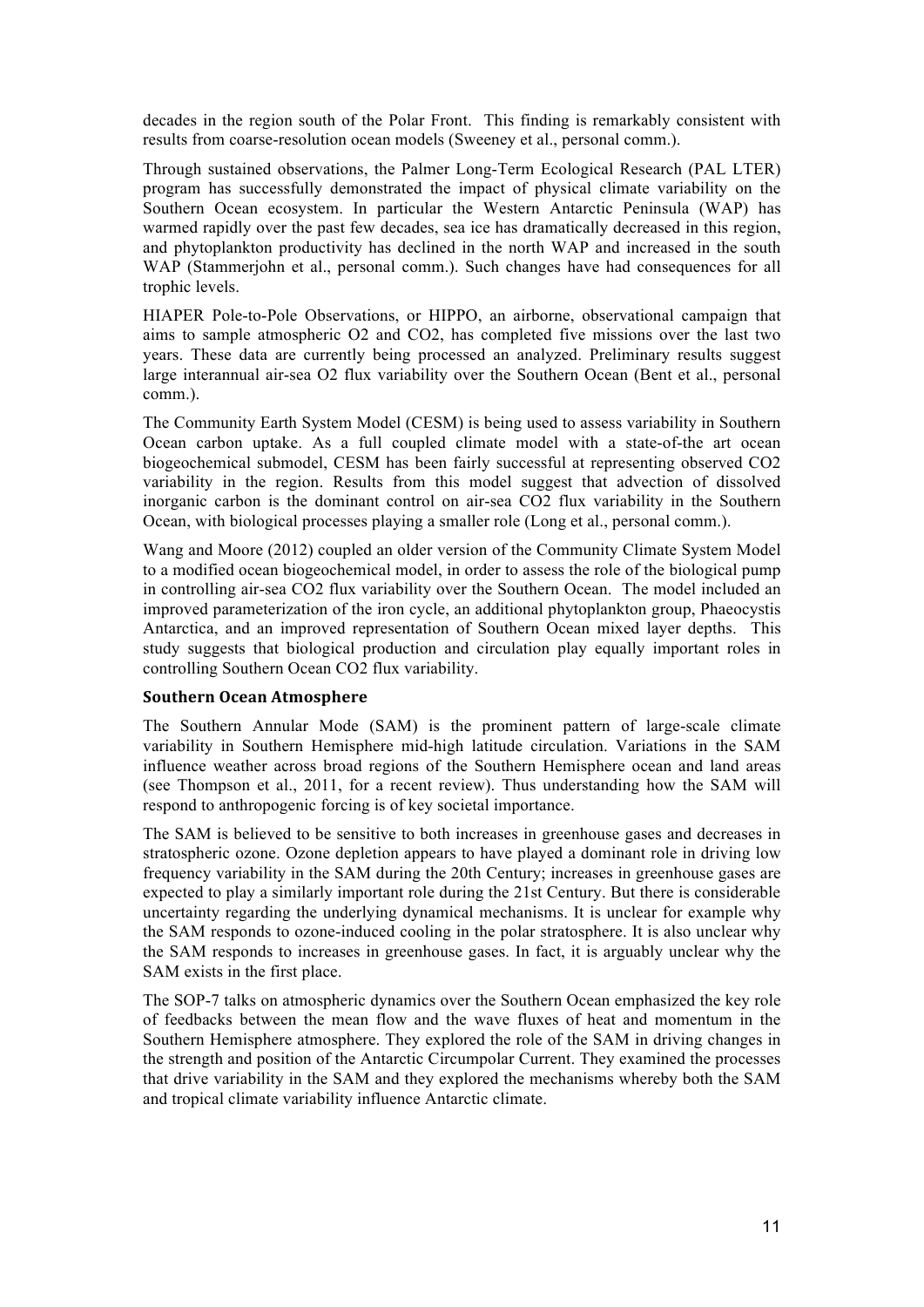#### **Southern!Ocean!Physics**

The Southern Ocean is thus far responding to climate change very differently to the Northern Hemisphere; for example the rapid warming observed over subpolar northern latitudes has not yet materialized over the Southern Ocean. The primary reason appears to be the large uptake of heat by the Southern Ocean, although the precise mechanisms at play remain uncertain. Furthermore, there is inconsistency in model estimates of the magnitude of this anthropogenic heat uptake. Recent progress has been made in formulating eddy parameterizations more appropriately in coarse resolution models, so that to first order the response of the Southern Ocean to wind changes is correctly captured (Gent and Danabasoglu, 2011). Ongoing eddy-permitting and eddy-resolving model development is also targeting this issue, to bridge the gap between IPCC-class climate models and the eddyrich flow patterns seen in observations and high-resolution models.

Other recent work was also highlighted during the meeting. Drake Passage transport was monitored as part of the cDrake study using pressure sensors and echo sounders and bottom velocity sensors. Results show sustained high velocities 50 m off the ocean floor. A significant challenge for climate models is to match these velocities at the bottom, in the presence of bottom topography that controls flow configuration.

Eddying models as well as direct observations have shown that as the Southern Hemisphere subpolar westerly winds increase, so too does eddy activity, producing a greater eddy-driven component to the MOC. This poleward eddy-driven flow mostly balances the wind-driven Ekman increase in the MOC. In contrast, there is unlikely to be such compensation in the net meridional heat flux in response to wind changes, as eddies and Ekman fluxes both modulate heat transfer with different depth profiles. Correct resolution of the poleward eddy heat transport is thus an important consideration in getting the correct temperature and sea ice response to anthropogenic climate change. The eddy response appears to be too weak in current models; consequently the response to Southern Hemisphere wind shifts might not be correct.

Sea ice extent in the Arctic has broadly decreased over the last 30 years, whereas Antarctic sea-ice has shown opposing trends over the western and eastern regions. Kirkman and Bitz (2011) have investigated why no net trend has been observed in the Antarctic. Antarctic warming over the last 50 years has been more prevalent in the west, as compared with the east. Warming is also occurring at depth in the Southern Ocean. Loss of sea ice in the Bellingshausen Sea appears to be via tropical teleconnections and/or changes in the SAM. But there are multiple theories for the expansion elsewhere, including 1) SAM trends (driven primarily by ozone) and 2) freshwater flux trends (either via precipitation changes or ice melt). Warming could be shrinking the overall thickness of Antarctic sea ice but observations are thus far insufficient to detect this.

It is unclear why models do not capture observed Antarctic sea-ice trends. A serious problem for future prediction is that the models show quite large disagreement. This is a key issue as it hampers predictions of future change, even to the extent that the sign of the change is unknown in some cases. One major uncertainty is the contribution from sea ice to salinity budgets in the Southern Ocean. Evidence suggests that sea ice is thinning in some areas; where this occurs, the ice will persist less, resulting in longer periods of open water. This trend could be inferred from water isotopes. However, direct sea-ice measurement systems are one of the most difficult observational programs to sustain on a large-scale. Remote sensing offers some hope of regular measurement.

Progress in other areas includes the incorporation of observations into a statistical estimate of ocean circulation; e.g. the SOSE (Southern Ocean State Estimate) program (Mazloff et al., 2010). As sensors for biogeochemistry become available they are being integrated into Argo profiles, and these might in turn be incorporated into ocean biogeochemistry state estimates. For SOSE going forward, there is a need for better geoid products and mean dynamic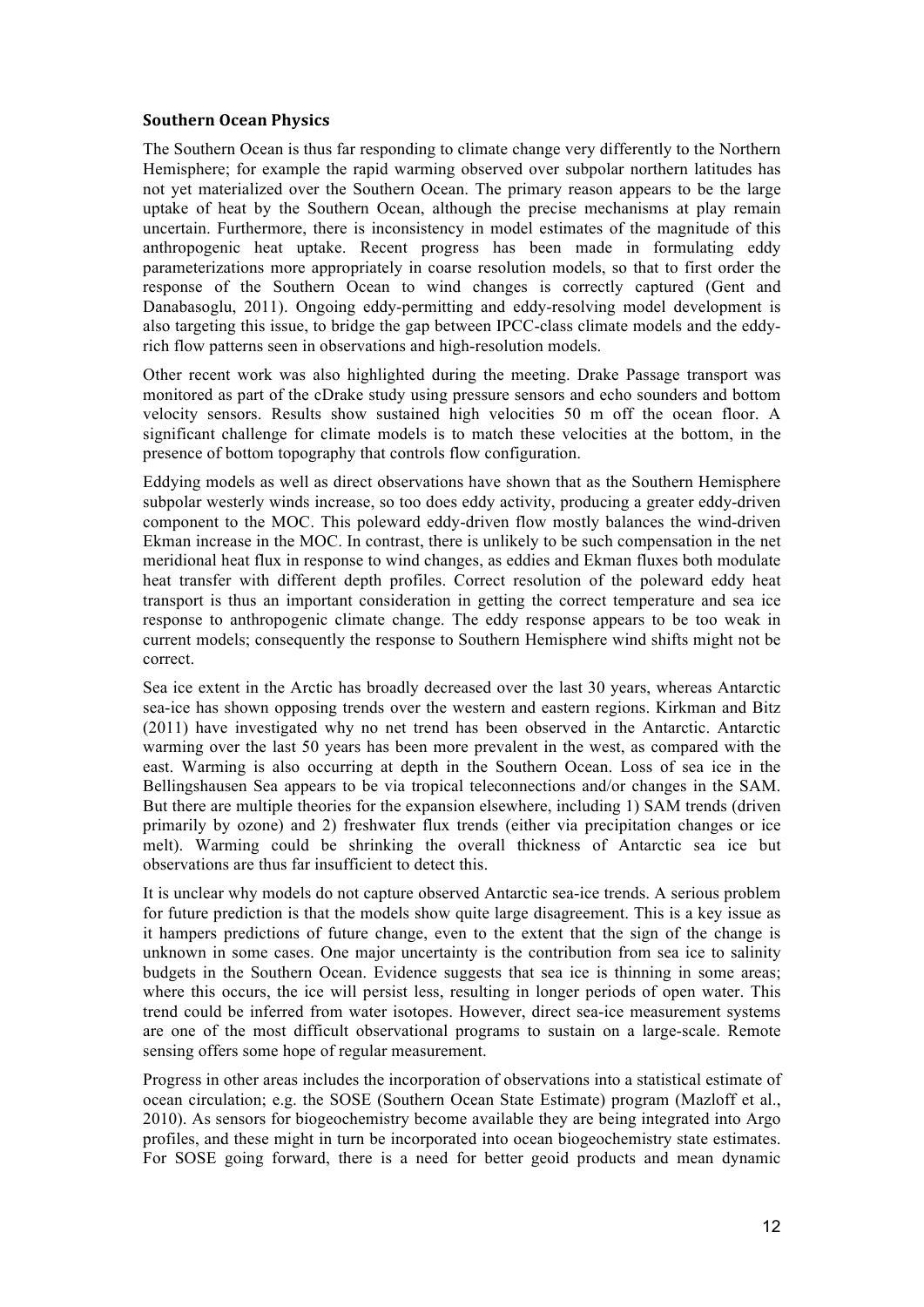topography products in order to improve the mass balance of ocean volume. State estimates based on a dynamical model such as SOSE provide a basis for evaluating and calibrating climate models. Without adequate observations, no such state estimate is feasible. A concerted community effort is required to bring together the vast array of measurements needed to improve global climate prediction.

#### **References**

Gent, P. R. and G. Danabasoglu, 2011: Response to increasing Southern Hemisphere winds in CCSM4. J. Clim. 24, 4992–4998.

Kirkman, C. and C.M. Bitz, (2011), The Effect of the Sea Ice Freshwater Flux on Southern Ocean Temperatures in CCSM3: Deep Ocean Warming and Delayed Surface Warming, J. Climate, 24, pp. 2224-2237 doi: 10.1175/2010JCLI3625.

Mazloff, M.R., P. Heimbach and C. Wunsch, 2010: An Eddy-Permitting Southern Ocean State Estimate. J. Phys. Oceanogr., 40(5), 880-899.

Thompson, D.W.J., S. Solomon, P.J. Kushner, M.H. England, K.M. Grise and D.J. Karoly, 2011: Signatures of the Antarctic ozone hole in Southern Hemisphere surface climate change, Nature Geoscience, 4, 741-749 (doi:10.1038/ngeo1296).

Wang, S. and J. K. Moore (2012), Variability of primary production and air-sea CO2 flux in the Southern Ocean, Global Biogeochem. Cycles, 26, GB1008, doi:10.1029/2010GB003981.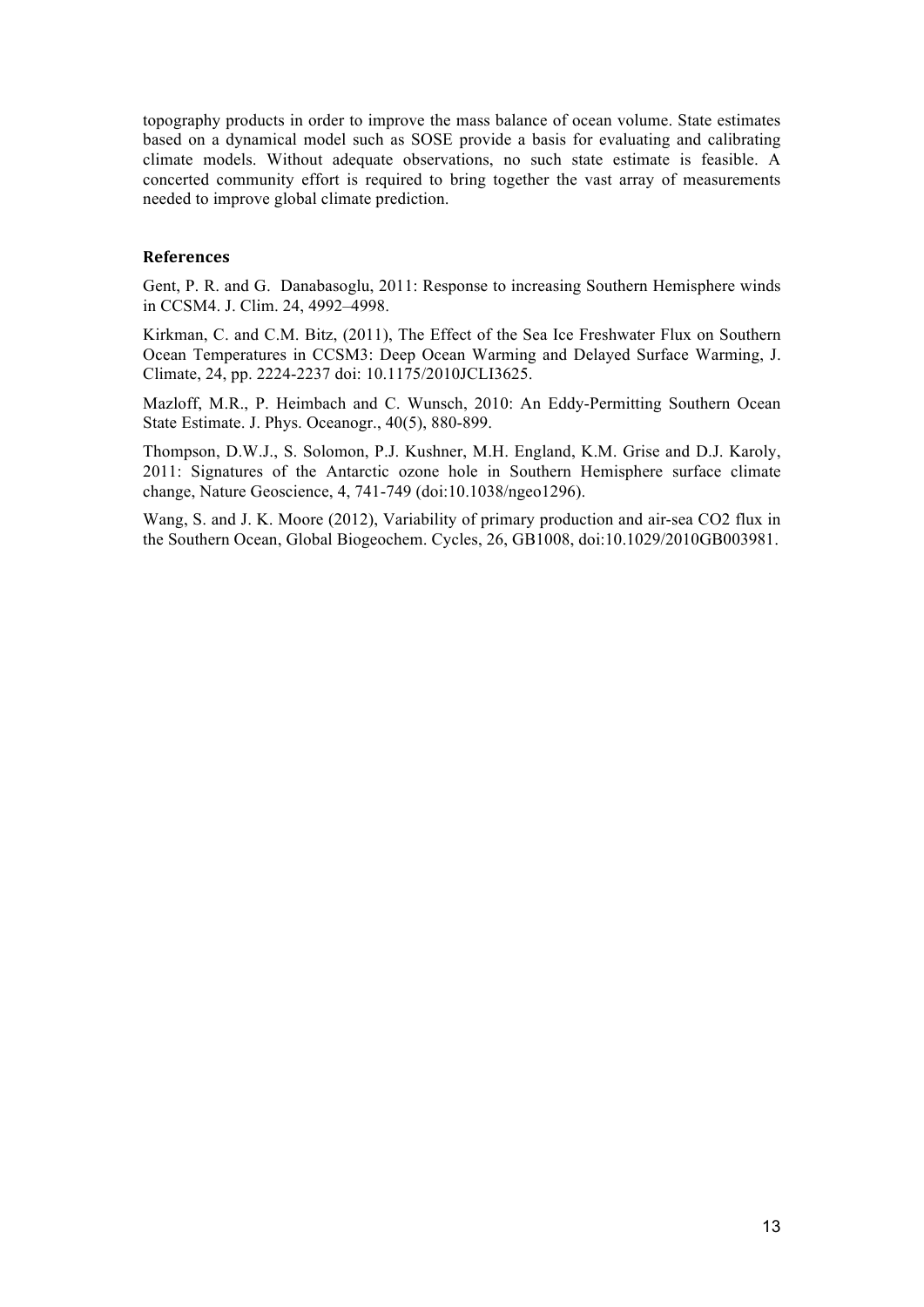

Figure 1. Schematic response of the ocean to the high-index polarity of the Southern Annular Mode (from Thompson et al., 2011). Solid arrows indicate meridional and vertical motion in the atmosphere and ocean. Warm colors correspond to increases in temperature or heat content, and cooler colors to decreases. MLD refers to the ocean mixed-layer depth. All other responses are labeled on the figure or in the legend. All results indicate the climate response to the SAM on timescales less than a season with the exception of the oceanic eddy field, which indicates the response on timescales of 2-3 years. The ocean carbon response indicated remains uncertain; such a response would be considerably weaker if oceanic eddies compensate Ekman fluxes at the nearsurface.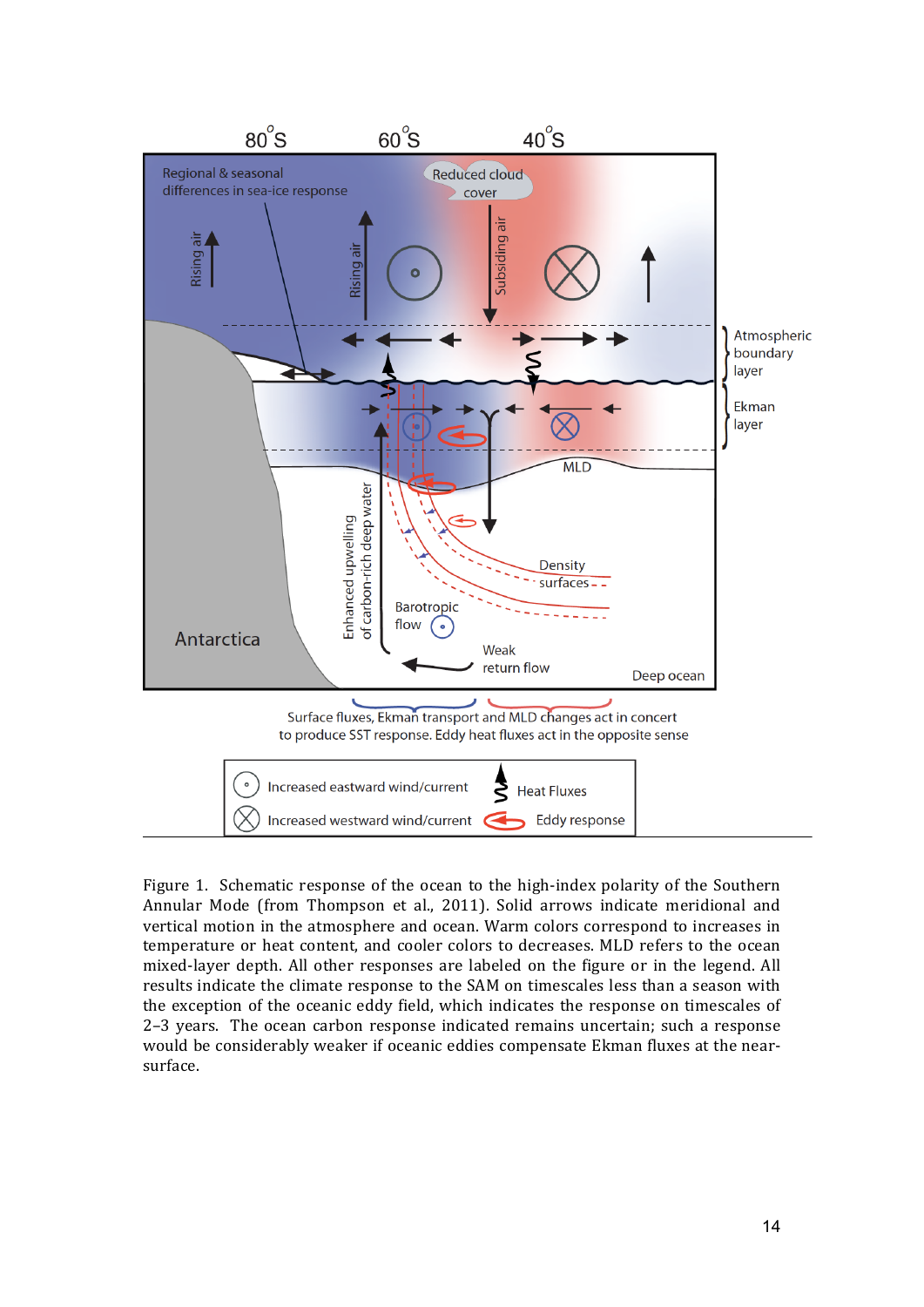## **5 Southern! Ocean! Biogeochemical! Observations and! Modeling! Program! (SOBOM)**

Sarmiento and others are proposing a Southern Ocean Biogeochemical Observations and Modeling (SOBOM) study that will bring together a trans-disciplinary team of observationalists and modelers, and of physical and biogeochemical oceanographers, to facilitate the scientific and technical collaborations that will be required to carry out this complex project.

This study intends to capitalise major new developments in the Southern Ocean region: i) biogeochemical sensors mounted on autonomous floats that sample from the surface to 2000 m and penetrate under ice-covered regions; and ii) the computational ability to carry out climate model simulations that can resolve mesoscale processes and assimilate observations to produce a state estimate of the ocean.

The aim of the programme is to address the gaps in information and understanding, in a region where uptake of anthropogenic carbon dioxide by the ocean, and the resupply of abyssal nutrients back into the productive upper ocean, is prevalent.

The Southern Ocean Panel were fully supportive of this proposal and are interested in being kept updated as the proposal progresses. In the subsequent CLIVAR Scientific Steering Group (SSG) meeting (June 2012), the SSG encouraged the Southern Ocean Panel to provide a framework for international participation in SOBOM related activities.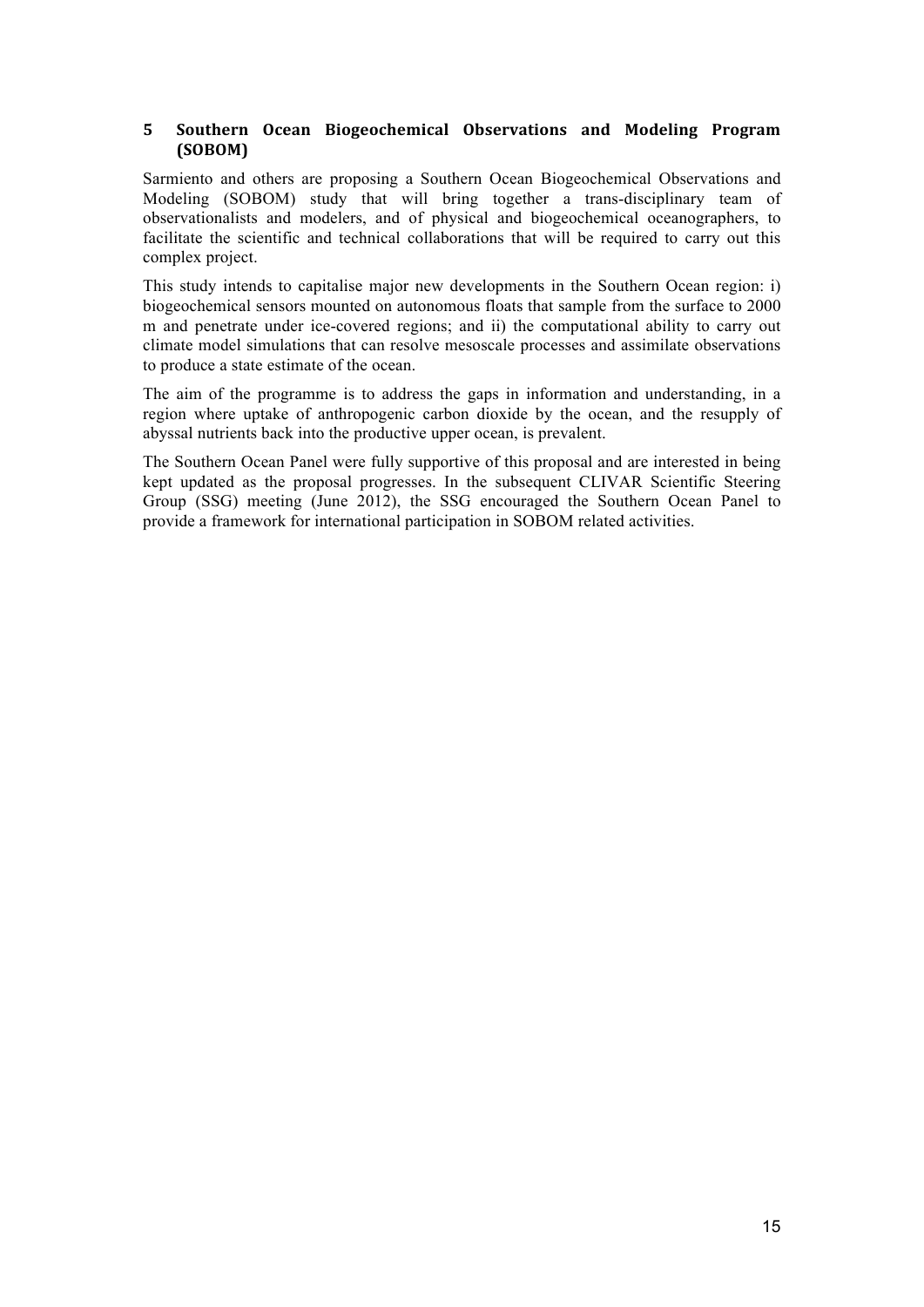### **Appendix!A. AGENDA**

#### **Wednesday 19 Oct**

 $0900 - 0930$  Welcome and logistics, SOP6 review and action items, CLIVAR SSG feedback (Nicole Lovenduski, Matthew England & Kevin Speer)

#### *Theme%1:%Southern%Ocean%Carbon*

- 0930 1030 Southern Ocean Carbon key open questions (Nicole Lovenduski) 40 minute presentation, 20 minute discussion
- 1030 1100 Break

#### *Subtheme%1:%Observations%of%Southern%Ocean%Carbon*

- 1100 1200 Network for observing Southern Ocean carbon (Jorge Sarmiento) 40 minute presentation, 20 minute discussion
- 1200 1330 Lunch
- $1330 1400$  The Drake Passage carbon measurement program (Colm Sweeney)
- 1400 1430 Sea ice and ecology in the western Antarctic Peninsula region (Sharon Stammerjohn)
- 1430 1500 HIPPO Project Southern Ocean flights (Jonathan Bent)
- 1500!– 1530 Break

#### *Subtheme%2:%Modeling%Southern%Ocean%Carbon%*

| 1530 – 1630 Southern Ocean carbon in the CESM (Matthew Long)                                               |
|------------------------------------------------------------------------------------------------------------|
| 40 minute presentation, 20 minute discussion                                                               |
| 1630 – 1700 Variability of primary production and air-sea CO2 flux in the Southern<br>Ocean (Shanlin Wang) |

1800 Reception (Backcountry Pizza and Tap House)

#### **Thursday!20!Oct**

#### **Theme 2: The Role of the Atmosphere in Southern Hemisphere Climate Change**

- 0900 1000 Atmospheric trends in the Southern Ocean region / possible causes (Dave Thompson)
	- 40 minute presentation, 20 minute discussion
- $1000 1015$  Sensitivity of Southern Hemisphere atmospheric circulation to strength and location of Equatorial Pacific SST anomalies (Laura Ciasto)
- $1015 1030$  Short talk (topic TBD)
- 1030!– 1100 Break
- $1100 1200$  Dynamics of large-scale atmospheric variability over the Southern Ocean (Ed Gerber)

40 minute presentation, 20 minute discussion

1200 – 1215 GEWEX Activities (Kevin Trenberth)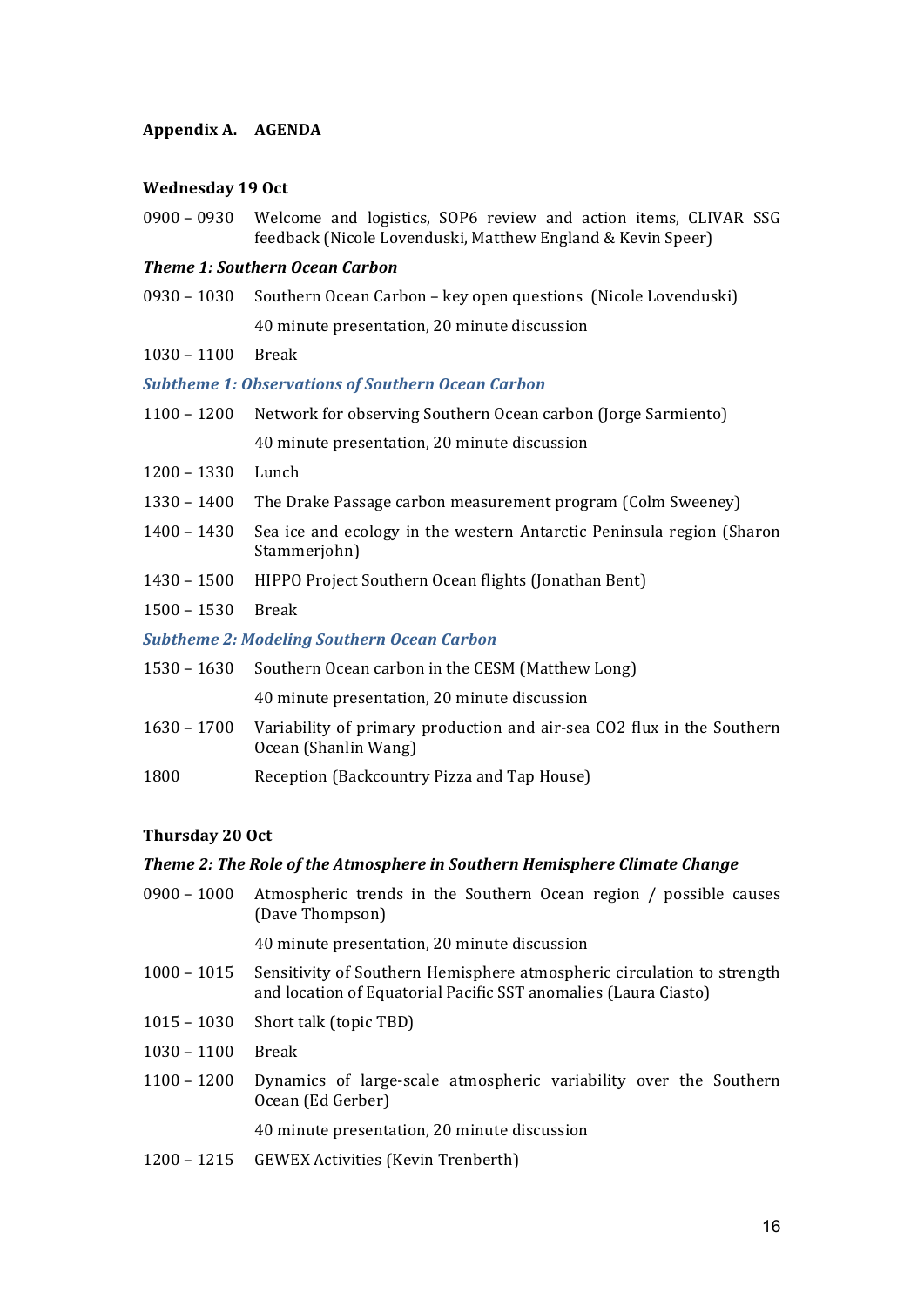| $1215 - 1330$ | Lunch                                                                                       |
|---------------|---------------------------------------------------------------------------------------------|
| 1330 - 1430   | Dynamics of large-scale atmospheric variability over the Southern<br>Ocean (Francis Cordon) |
|               | 40 minute presentation, 20 minute discussion                                                |
| 1430 – 1530   | Role of the atmosphere in Antarctic trends (David Schneider)                                |
|               | 40 minute presentation, 20 minute discussion                                                |
| $1530 - 1600$ | Break                                                                                       |
| $1600 - 1700$ | Role of the atmosphere in Southern Ocean trends (John Fyfe)                                 |
|               | 40 minute presentation, 20 minute discussion                                                |
| 1900          | Panel Dinner (Zolo Grill)                                                                   |

## **Friday 21 Oct**

#### *Theme 3: Ocean Physics, Ice, Ocean-ice Interactions*

| 0900 – 0930 Southern Ocean Physics – key open questions (Matthew England) |
|---------------------------------------------------------------------------|
| 0930 – 1030 Southern Ocean response to wind shifts (Peter Gent)           |

40 minute presentation, 20 minute discussion

- 1030 1100 Break
- $1100 1200$  Advances in our understanding of the role of sea ice in the Southern Hemisphere (Cecilia Bitz)

40 minute presentation, 20 minute discussion

- 1200 1215 Antarctic sea-ice trends (Graham Simpkins)
- 1215 1330 Lunch
- 1330 1430 The upper limb of the global MOC in the Southern Ocean (Kevin Speer & Alberto Naveira Garabato)

40 minute presentation, 20 minute discussion

- 1430 1500 SOSE and related activities (Matthew Mazloff)
- 1500 1530 Break
- 1530 1600 SOOS update/overview (Steve Rintoul)

1600 - 1700 Panel business meeting: SOP future activities and goals and membership

• CLIVAR SSG-18 action items.<sup>2</sup>

<sup>2</sup> CLIVAR SSG action items

 $\overline{a}$ 

| No. | Action                                                                       | Responsible                             | <b>Deadline</b> |
|-----|------------------------------------------------------------------------------|-----------------------------------------|-----------------|
| 13  | Report on ongoing studies of regional sea<br>level changes to ICPO           | PP, IOP, AOP, SOP                       | <sub>OSC</sub>  |
| 15  | Encourage regional panels to explore links<br>to SPARC/DynVar                | PP, IOP, AOP, SOP,<br>VAMOS, AAMP, VACS | <sub>OSC</sub>  |
| 16  | Encourage the ocean basin panels to<br>exploit the CORE-II WGOMD experiments | Basin panels, WGOMD                     | OSC.            |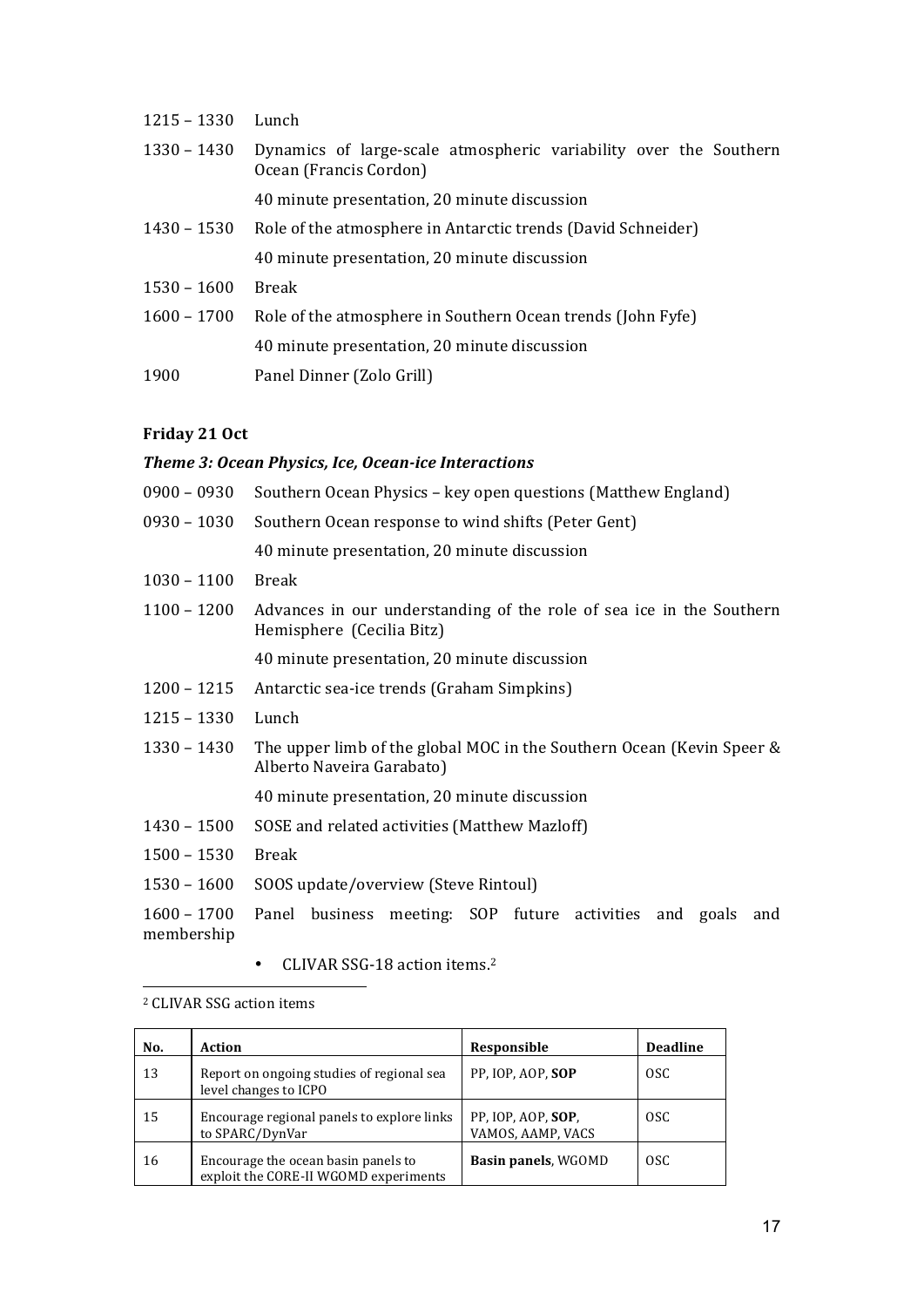- Assessment of progress on atmospheric processes linked to carbon cycle processes, upwelling and CO2 fluxes, and the Polar Jet trends.
- The Southern Ocean freshwater budget with CliC.
- Membership.

1700 Close of Session

| 17 | Explore linkages with PAGES and provide<br>thoughts for opportunities in time for OSC                 | Panels report to SSG co-<br>chairs | OSC. |
|----|-------------------------------------------------------------------------------------------------------|------------------------------------|------|
| 22 | Contribute to the model improvement<br>CPT on issues of ocean eddy mixing and<br>deep ocean overflows | SOP, WGSIP, WGCM,<br>WGOMD         | OSC. |